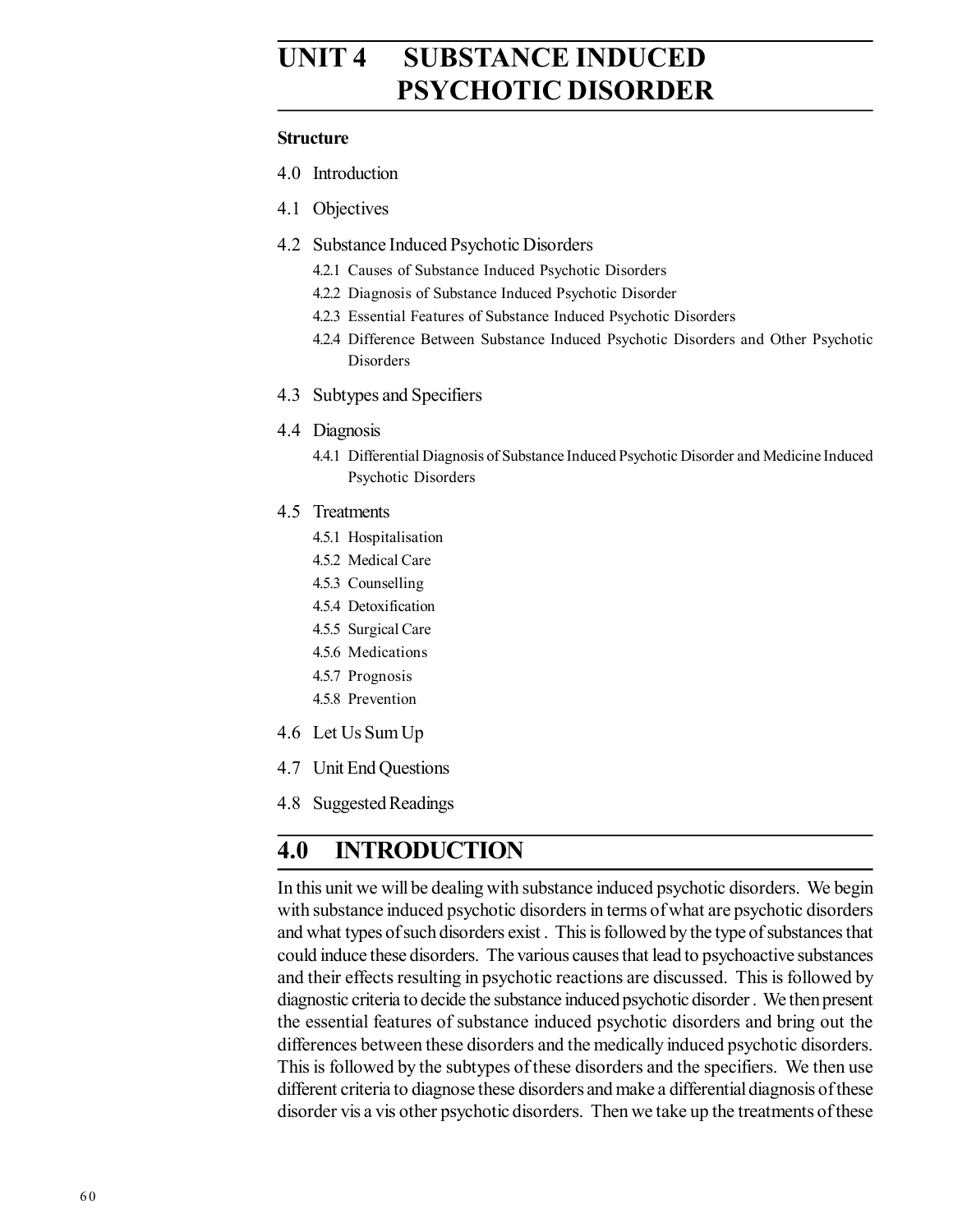### **4.1 OBJECTIVES**

After completing this unit, you will be able to:

- Define substance induced psychotic disorder;
- Enlist various types of such psychotic disorders;
- Delineate the Symptoms and causes of the disorders;
- Explain the differential diagnosis of substance induced psychotic disorders vis a vis other psychotic disorders; and
- Analyse the different treatment approaches to these disorders.

## **4.2 SUBSTANCE INDUCED PSYCHOTIC DISORDER**

Let us start with psychotic disorders.

Psychotic disorders are a group of serious illnesses that affect the mind. These illnesses alter a person's ability to think clearly, make good judgments, respond emotionally, communicate effectively, understand reality, and behave appropriately. When symptoms are severe, people with psychotic disorders have difficulty staying in touch with reality and often are unable to meet the ordinary demands of daily life. However, even the most severe psychotic disorders usually are treatable.

There are different types of psychotic disorders, including:

Schizophrenia: People with this illness have changes in behaviour and other symptoms — such as delusions and hallucinations — that last longer than six months, usually with a decline in work, school and social functioning.

Schizoaffective disorder: People with this illness have symptoms of both schizophrenia and a mood disorder, such as depression or bipolar disorder.

Schizophreniform disorder: People with this illness have symptoms of schizophrenia, but the symptoms last more than one month but less than six months.

Brief psychotic disorder: People with this illness have sudden, short periods of psychotic behaviour, often in response to a very stressful event, such as a death in the family. Recovery is often quick — usually less than a month.

Delusional disorder: People with this illness have delusions involving real-life situations that could be true, such as being followed, being conspired against or having a disease. These delusions persist for at least one month.

Shared psychotic disorder: This illness occurs when a person develops delusions in the context of a relationship with another person who already has his or her own delusion(s).

Substance-induced psychotic disorder: This condition is caused by the use of or withdrawal from some substances, such as alcohol and crack cocaine, that may cause hallucinations, delusions or confused speech.

Psychotic disorder due to a medical condition: Hallucinations, delusions or other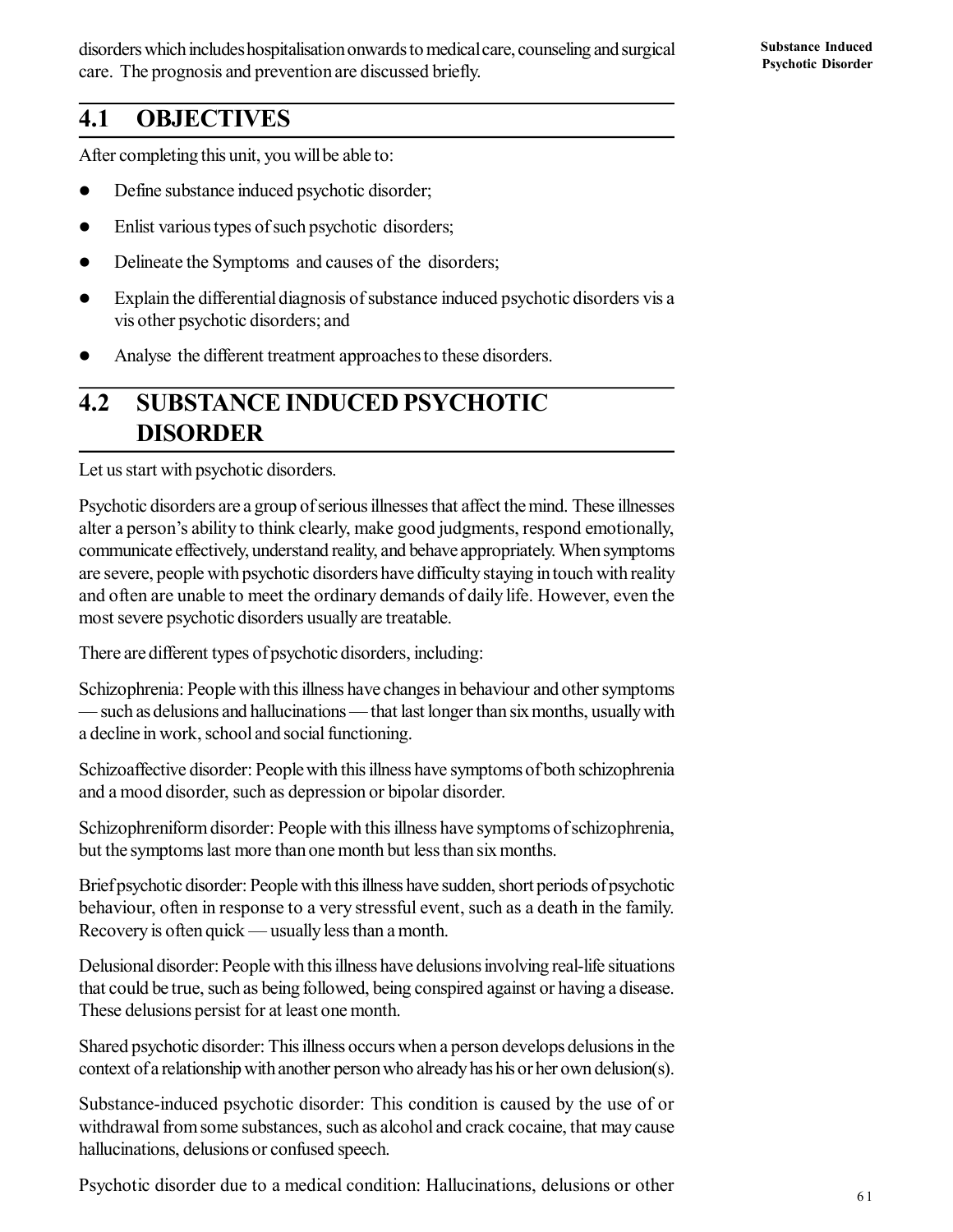symptoms may be the result of another illness that affects brain function, such as a head injury or brain tumor.

Paraphrenia: This is a type of schizophrenia that starts late in life and occurs in the elderly population.

#### **4.2.1 Causes of Substance Induced Psychotic Disorders**

A large number of toxic or psychoactive substances can cause psychotic reactions. Such substance induced psychosis can occur in multiple ways.

These include the following:

- 1) People may inadvertently ingest toxic substances by accident, either because they do not know any better or by mistake.
- 2) People may take too much of a legitimately prescribed medicine, medicines may interact in unforeseen ways. Doctors may miscalculate the effects of medicines they prescribe.
- 3) People may overdose on recreational drugs they commonly use (such as cocaine), or become dependent on drugs or alcohol and experience psychotic symptoms while in withdrawal from those substances.
- 4) While the substance induced psychosis is triggered and then sustained by intoxication or withdrawal, its effects can continue long after intoxication or withdrawal has ended.
- 5) Drugs of abuse that can cause psychosis include alcohol, amphetamines, marijuana, cocaine, hallucinogens, inhalants, opioids, and sedative-hypnotics, including medicines that are sometimes used to treat anxiety.
- 6) Common over the counter and doctor prescribed medications that can cause psychosis include anesthetics, analgesics, anticholinergic agents, anticonvulsants, antihistamines, cardiovascular medications, antimicrobial medications, antiparkinsonian medications, chemotherapeutic agents, corticosteroids, gastrointestinal medications, muscle relaxants, nonsteroidal anti inflammatory medications like ibuprophin, and anti-depressants.
- 7) Environmental toxins reported to induce psychotic symptoms include anticholinesterase, organophosphate insecticides, nerve gases, carbon monoxide (car exhaust), carbon dioxide, and volatile substances such as fuel or paint.

#### **4.2.2 Diagnosis of Substance Induced Psychotic Disorders**

The following diagnostic criteria must be met before a diagnosis of Substance Induced Psychotic Disorder is warranted. According to the DSM IV TR the symptoms must be

- a) Prominent hallucinations or delusions
- b) Evidence from the history, physical examination, or laboratory findings of either  $(1)$  or  $(2)$  given below.
	- 1) The symptoms in Criterion A developed during, or within a month of, substance intoxication or withdrawal
	- 2) Medication use is etiologically related to the disturbance
- c) The disturbance is not better accounted for by a Psychotic Disorder that is not substance induced.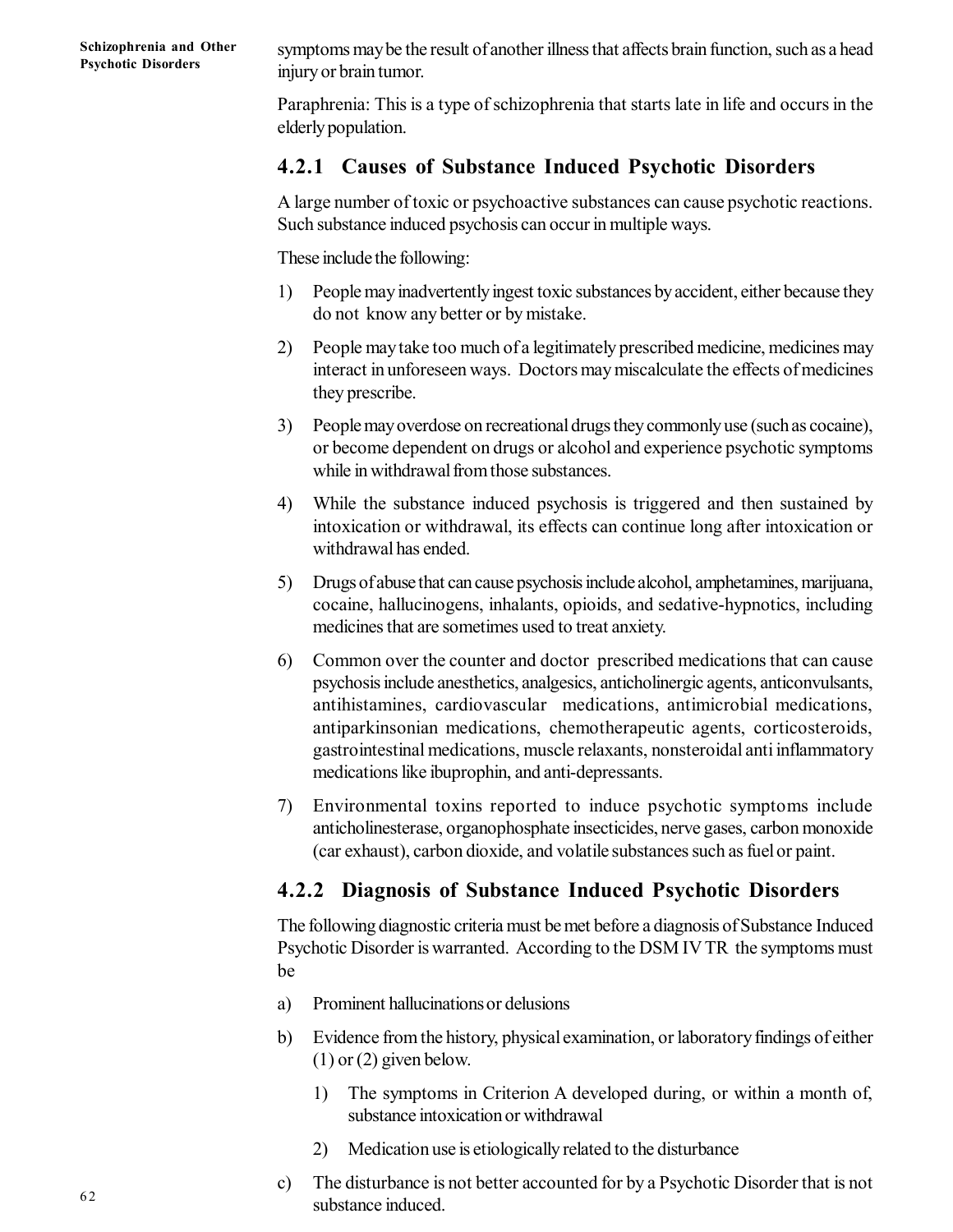If it is other psychotic disorder, the symptoms would include the following:

- i) the symptoms would precede the onset of the substance use (or medication use);
- ii) the symptoms persist for a substantial period of time (e.g., about a month) after the cessation of acute withdrawal or severe intoxication, or
- iii) are substantially in excess of what would be expected given the type or amount of the substance used or the duration of use; or
- iv) there is other evidence that suggests the existence of an independent non substance induced Psychotic Disorder, as for example, a history of recurrent non substance related episodes.
- d) The disturbance does not occur exclusively during the course of a delirium.

### **4.2.3 Essential Features of Substance Induced Psychotic Disorders**

The essential features of Substance-Induced Psychotic Disorder are prominent hallucinations or delusions (Criterion A) that are judged to be due to the direct physiological effects of a substance.

Hallucinations that the individual realises are substance induced are not included here and instead would be diagnosed as Substance Intoxication or Substance Withdrawal with the accompanying specifier with Perceptual Disturbances.

The disturbance must not be better accounted for by a Psychotic Disorder that is not substance induced (Criterion C).

The diagnosis is not made if the psychotic symptoms occur only during the course of a delirium (Criterion D).

This diagnosis should be made instead of a diagnosis of Substance Intoxication or Substance Withdrawal only when the psychotic symptoms are in excess of those usually associated with the intoxication or withdrawal syndrome and when the symptoms are sufficiently severe to warrant independent clinical attention.

#### **4.2.4 Difference between Substance Induced Psychotic Disorders and Other Psychotic Disorders**

Table below presents the differences between substance induce and other psychotic disorders.

| <b>Substance induced psychotic disorders</b> | Other psychotic disorders                  |
|----------------------------------------------|--------------------------------------------|
| Onset: Following ingesting the substance     | Onset Insidious onset or over a period of  |
| of abuse                                     | time. Has nothing to do with any           |
|                                              | substance abuse                            |
| Course of this disorder is associated with   | Course of this disorder continues on and   |
| the drug intake. The moment the drug is      | the symptoms reduce or disappear with      |
| withdrawn, after the period of withdrawal    | intake of medications                      |
| syndrome, the psychotic episodes also        |                                            |
| disappear                                    |                                            |
| There must be evidence from the history,     | Physical examination etc do not show any   |
| physical examination, or laboratory          | ingestion of drugs. There is no history of |
| findings of Dependence, Abuse,               | substance abuse.                           |
| intoxication, or withdrawal                  |                                            |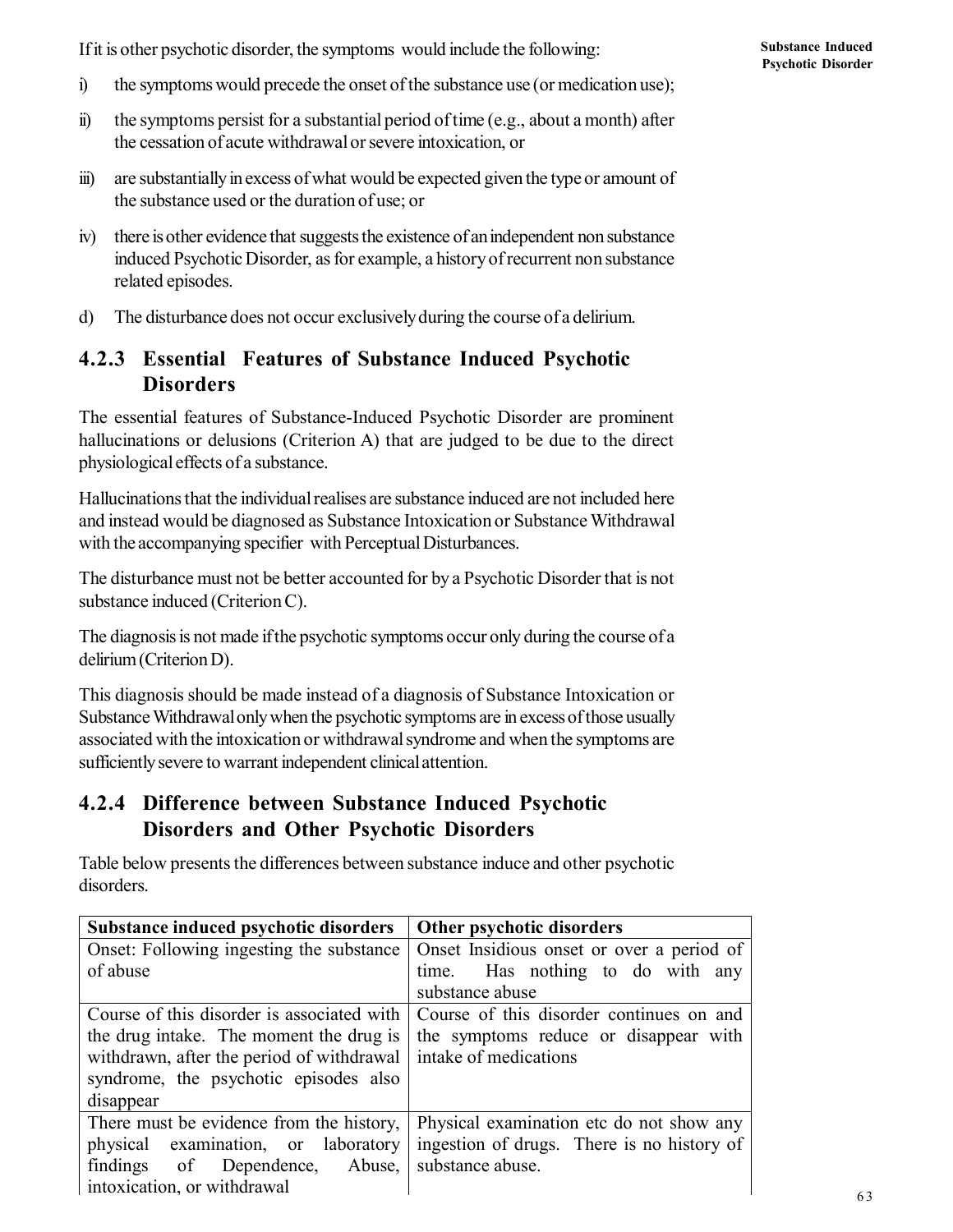| Substance Induced Psychotic Disorders<br>association<br>with<br>only<br>in<br>arise<br>intoxication or withdrawal states                                                                          | Other Psychotic disorders do not have any<br>association with drug or intoxication or<br>withdrawal.                                                                   |
|---------------------------------------------------------------------------------------------------------------------------------------------------------------------------------------------------|------------------------------------------------------------------------------------------------------------------------------------------------------------------------|
| May persist for weeks                                                                                                                                                                             | These precede the onset of substance use or<br>may occur during times of sustained<br>abstinence.                                                                      |
| Once initiated the psychotic symptoms<br>may continue as long as the substance<br>use continues                                                                                                   | There is no relationship between psychotic<br>features and use of substances                                                                                           |
| Age of onset has no importance here                                                                                                                                                               | Age of onset is very important as for<br>instance the age of onset for schizophrenia<br>is adolescent years to young adulthood                                         |
| No specific role of history of psychotic<br>disorder                                                                                                                                              | There is history of psychotic disorder at an<br>earlier age leve or in the family                                                                                      |
| is<br>auditory<br>Generally there<br>non<br>hallucinations                                                                                                                                        | this there<br>is<br>In<br>generally<br>auditory<br>hallucinations                                                                                                      |
| The psychotic symptoms persist so long<br>as the substance abuse continues                                                                                                                        | Psychotic symptoms persist<br>for<br>a<br>substantially long period of time                                                                                            |
| Persistence of psychotic symptoms for a<br>substantial period of time (i.e., a month<br>or more) after the end of Substance<br>Intoxication<br>Substance<br>acute<br><sub>or</sub><br>Withdrawal. | There is no connection between substance<br>or withdrawal symptoms and the<br>use<br>psychotic features.                                                               |
| Symptoms of psychotic disorder are<br>limited to the use of substance.                                                                                                                            | The development of symptoms that are<br>substantially in excess of what would be<br>expected given the type or amount of the<br>substance used or the duration of use. |

Other causes of psychotic symptoms must be considered even in a person with Intoxication or Withdrawal, because substance use problems are not uncommon among persons with non substance induced Psychotic Disorders.

| <b>Self Assessment Questions</b> |                                                                          |  |
|----------------------------------|--------------------------------------------------------------------------|--|
| 1)                               | Describe in detail the various psychotic disorders.                      |  |
|                                  |                                                                          |  |
|                                  |                                                                          |  |
|                                  |                                                                          |  |
|                                  |                                                                          |  |
| 2)                               | Define substance induced psychotic disorders.                            |  |
|                                  |                                                                          |  |
|                                  |                                                                          |  |
|                                  |                                                                          |  |
|                                  |                                                                          |  |
| 3)                               | What are the criteria to diagnose substance induced psychotic disorders? |  |
|                                  |                                                                          |  |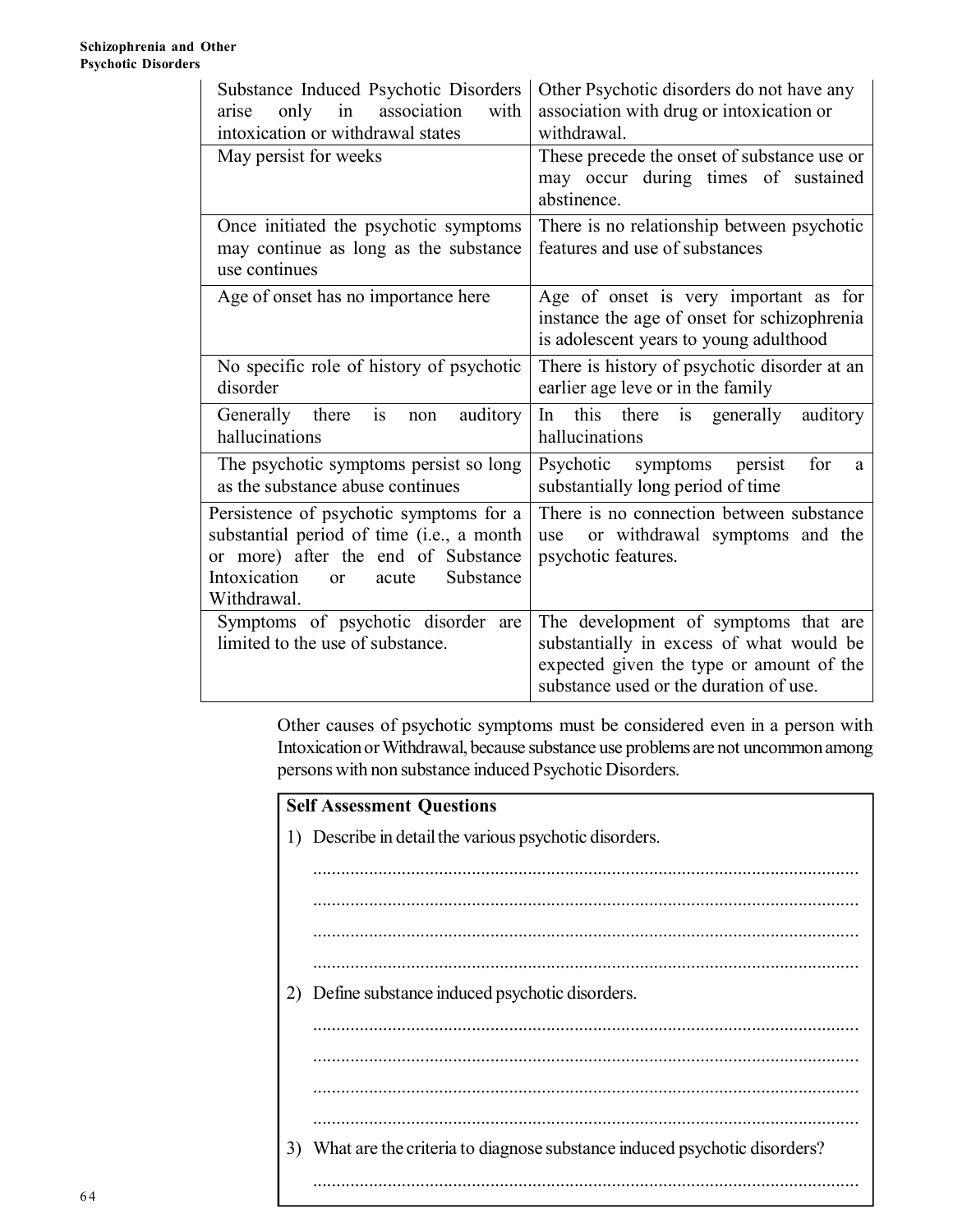..................................................................................................................... ..................................................................................................................... ..................................................................................................................... 4) Describe the essential features of substance induced psychotic disorfders. ..................................................................................................................... ..................................................................................................................... ..................................................................................................................... ..................................................................................................................... 5) Differentiate between substance induced psychotic disorder and other psychotic disorders. ..................................................................................................................... ..................................................................................................................... ..................................................................................................................... .....................................................................................................................

## **4.3 SUBTYPES AND SPECIFIERS**

One of the following subtypes may be used to indicate the predominant symptom presentation. If both delusions and hallucinations are present, indicate whichever is predominant:

*With Delusions*: This subtype is used if delusions are the predominant symptom.

*With Hallucinations*: This subtype is used if hallucinations are the predominant symptom.

The context of the development of the psychotic symptoms may be indicated by using one of the specifiers listed below:

*With Onset During Intoxication*: This specifier should be used if criteria for intoxication with the substance are met and the symptoms develop during the intoxication syndrome.

*With Onset During Withdrawal*: This specifier should be used if criteria for withdrawal from the substance are met and the symptoms develop during, or shortly after, a withdrawal syndrome.

A substance induced psychotic disorder that begins during substance use can last as long as the drug is used. A substance induced psychotic disorder that begins during withdrawal may first manifest up to four weeks after an individual stops using the substance.

The speed of onset of psychotic symptoms varies depending on the type of substance. For example, using a lot of cocaine can produce psychotic symptoms within minutes.

On the other hand, psychotic symptoms may result from alcohol use only after days or weeks of intensive use.

The type of psychotic symptoms also tends to vary according to the type of substance.

For instance, auditory hallucinations (specifically, hearing voices), visual hallucinations,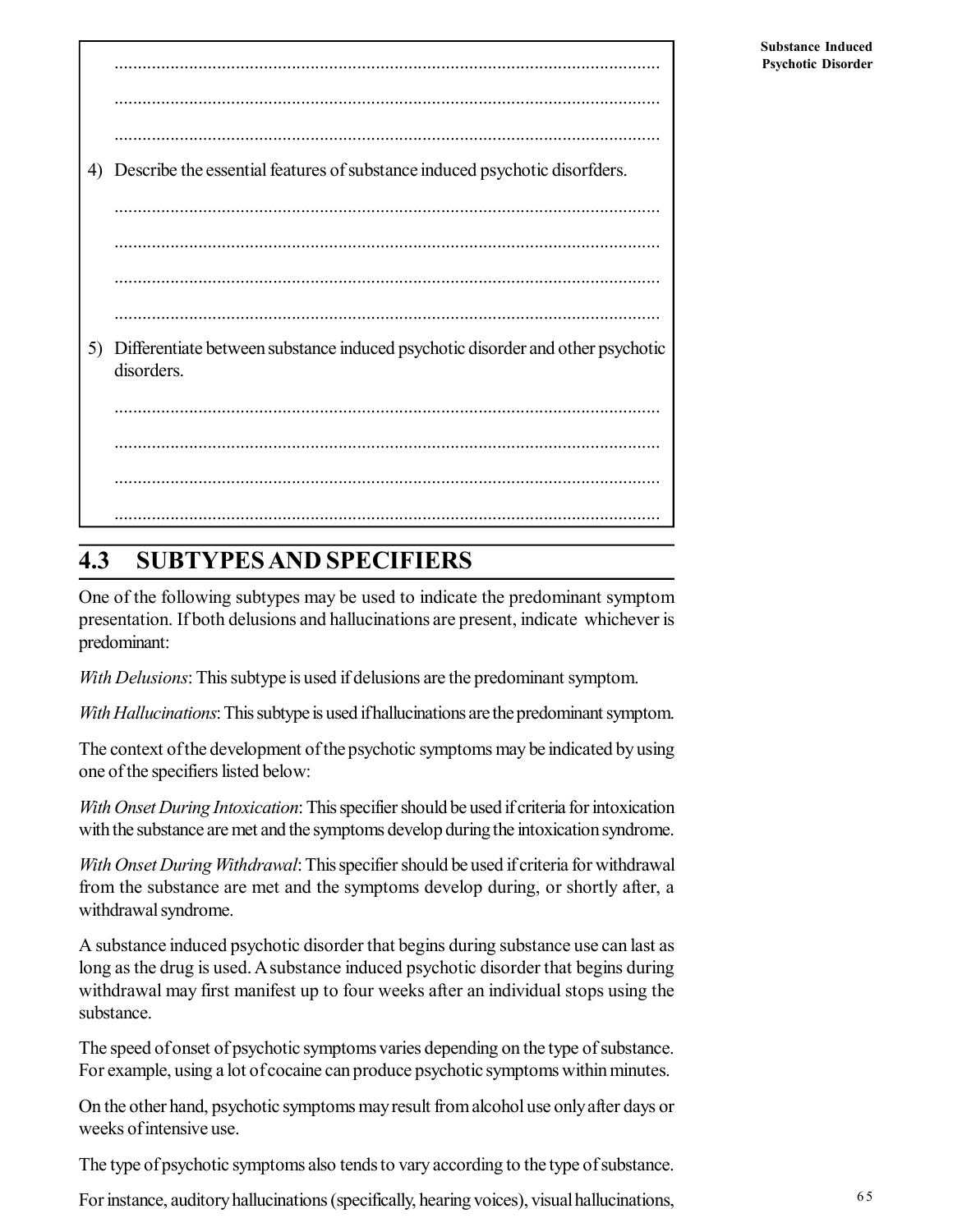and tactile hallucinations are most common in an alcohol-induced psychotic disorder, whereas persecutory delusions and tactile hallucinations (especially formication) are commonly seen in a cocaine – or amphetamine-induced psychotic disorder.

### **4.4 DIAGNOSIS**

Diagnosis of a substance-induced psychotic disorder must be differentiated from a psychotic disorder due to a general medical condition.

Some medical conditions (such as temporal lobe epilepsy or Huntington's chorea) can produce psychotic symptoms, and, since individuals are likely to be taking medications for these conditions, it can be difficult to determine the cause of the psychotic symptoms.

If the symptoms are determined to be due to the medical condition, then a diagnosis of a psychotic disorder due to a general medical condition is warranted.

Substance-induced psychotic disorder also needs to be distinguished from delirium, dementia , primary psychotic disorders, and substance intoxication and withdrawal. While there are no absolute means of determining substance use as a cause, a good patient history that includes careful assessment of onset and course of symptoms, along with that of substance use, is imperative.

Often, the patient's testimony is unreliable, necessitating the gathering of information from family, friends, coworkers, employment records, medical records, and the like. Differentiating between substance-induced disorder and a psychiatric disorder may be aided by the following:

*Time of onset*: If symptoms began prior to substance use, it is most likely a psychiatric disorder.

*Substance use patterns*: If symptoms persist for three months or longer after substance is discontinued, a psychiatric disorder is probable.

*Consistency of symptoms*: Symptoms more exaggerated than one would expect with a particular substance type and dose most likely amounts to a psychiatric disorder.

*Family history*: A family history of mental illness may indicate a psychiatric disorder.

*Response to substance abuse treatment*: Clients with both psychiatric and substance use disorders often have serious difficulty with traditional substance abuse treatment programs and relapse during or shortly after treatment cessation.

*Client's stated reason for substance use*: Those with a primary psychiatric diagnosis and secondary substance use disorder will often indicate they "medicate symptoms," for example, drink to dispel auditory hallucinations, use stimulants to combat depression, use depressants to reduce anxiety or soothe a manic phase.

While such substance use most often exacerbates the psychotic condition, it does not necessarily mean it is a substance-induced psychotic disorder.

Unfortunately, psychological tests are not always helpful in determining if a psychotic disorder is caused by substance use or is being exacerbated by it. However, evaluations, such as the MMPI-2and MAC-R scale or the Wechsler Memory Scale—Revised, can be useful in making a differential diagnosis. Also *Neuropsychological assessment or* Neuropsychological testing is also an important tool for examining the effects of toxic substances on brain functioning. Some physicians may use neuropsychological assessments to reveal patients' cognitive and physical impairment after cocaine use.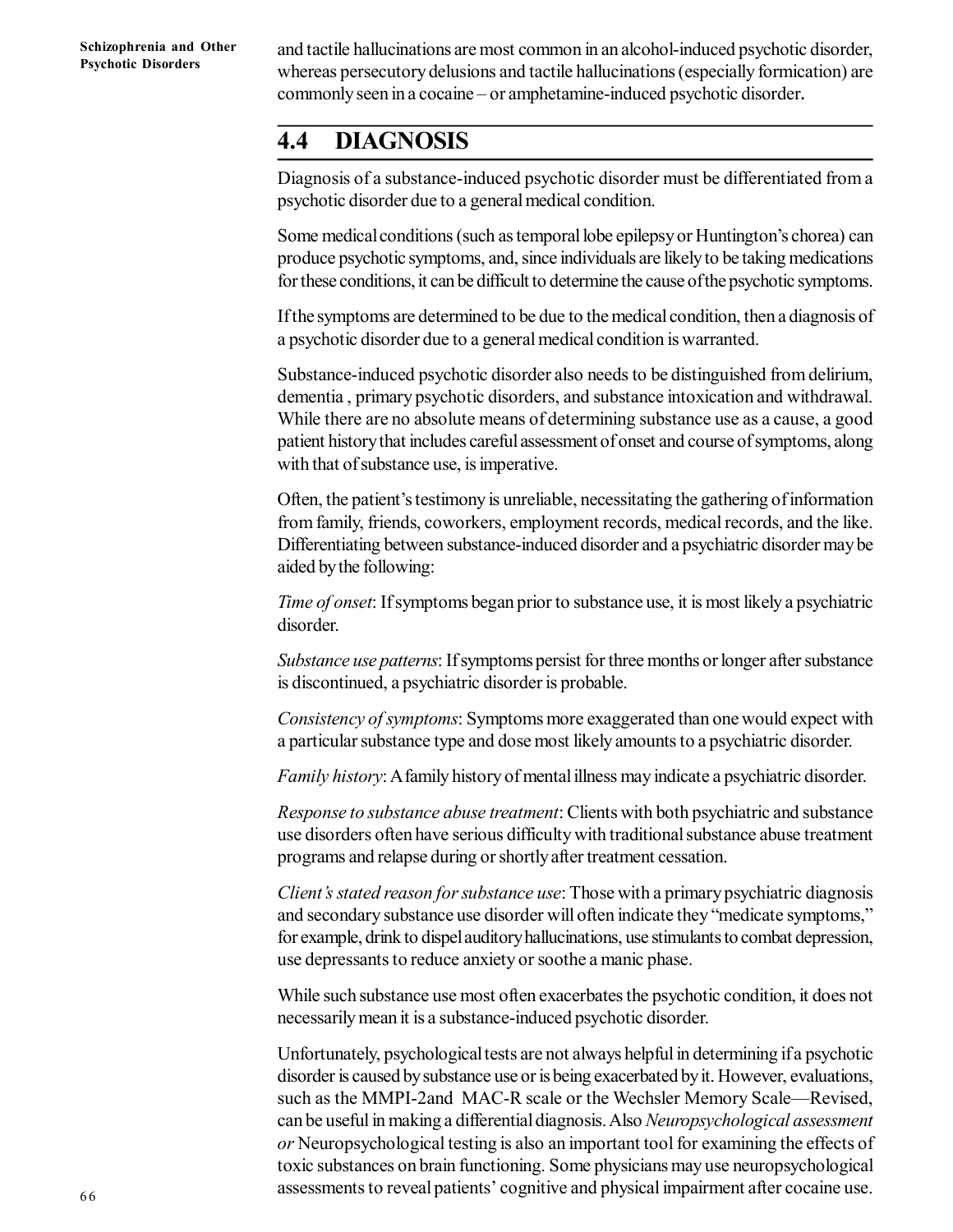Neuropsychological testing assesses brain functioning through structured and systematic behavioural observation. Neuropsychological tests are designed to examine a variety of cognitive abilities, including speed of information processing, attention, memory, and language. An example of a task that a physician might ask the patient to complete as part of a neuropsychological examination is to name as many words beginning with a particular letter as the patient can in one minute. Patients who abuse cocaine often have difficulty completing tasks, such as the one described, that require concentration and memory.

### **4.4.1 Differential Diagnosis of Substance Induced Psychotic Disorder and Medicine Induced Psychotic Disorders**

A diagnosis of Substance-Induced Psychotic Disorder should be made instead of a diagnosis of **Substance Intoxication** or **Substance Withdrawal** only when

- 1) The psychotic symptoms are judged to be in excess of those usually associated with the intoxication or withdrawal syndrome.
- 2) When the symptoms are sufficiently severe to warrant independent clinical attention.
- 3) Individuals intoxicated with stimulants, cannabis, the opioid meperidine, or phencyclidine, or those withdrawing from alcohol or sedatives, may experience altered perceptions (scintillating lights, sounds, visual illusions) that they recognise as drug effects.
- 4) If reality testing for these experiences remains intact (i.e., the person recognises that the perception is substance induced and neither believes in nor acts on it), then the diagnosis is not Substance-Induced Psychotic Disorder.
- 5) Instead, **Substance Intoxication or Withdrawal**, **With Perceptual Disturbances**, is diagnosed (e.g., Cocaine Intoxication, With Perceptual Disturbances).
- 6) "Flashback" hallucinations that can occur long after the use of hallucinogens has stopped are diagnosed as **Hallucinogen Persisting Perception Disorder**.
- 7) Moreover, if substance-induced psychotic symptoms occur exclusively during the course of a delirium, as in some severe forms of Alcohol Withdrawal, the psychotic symptoms are considered to be an associated feature of the delirium and are not diagnosed separately.
- 8) A Substance-Induced Psychotic Disorder is distinguished from a **primary Psychotic Disorder** by the fact that a substance is judged to be etiologically related to the symptoms.
- 9) A Substance-Induced Psychotic Disorder due to a prescribed treatment for a mental or general medical condition must have its onset while the person is receiving the medication (or during withdrawal, if there is a withdrawal syndrome associated with the medication).
- 10) Once the treatment is discontinued, the psychotic symptoms will usually remit within days to several weeks (depending on the half-life of the substance and the presence of a withdrawal syndrome). If symptoms persist beyond 4 weeks, other causes for the psychotic symptoms should be considered.
- 11) Because individuals with general medical conditions often take medications for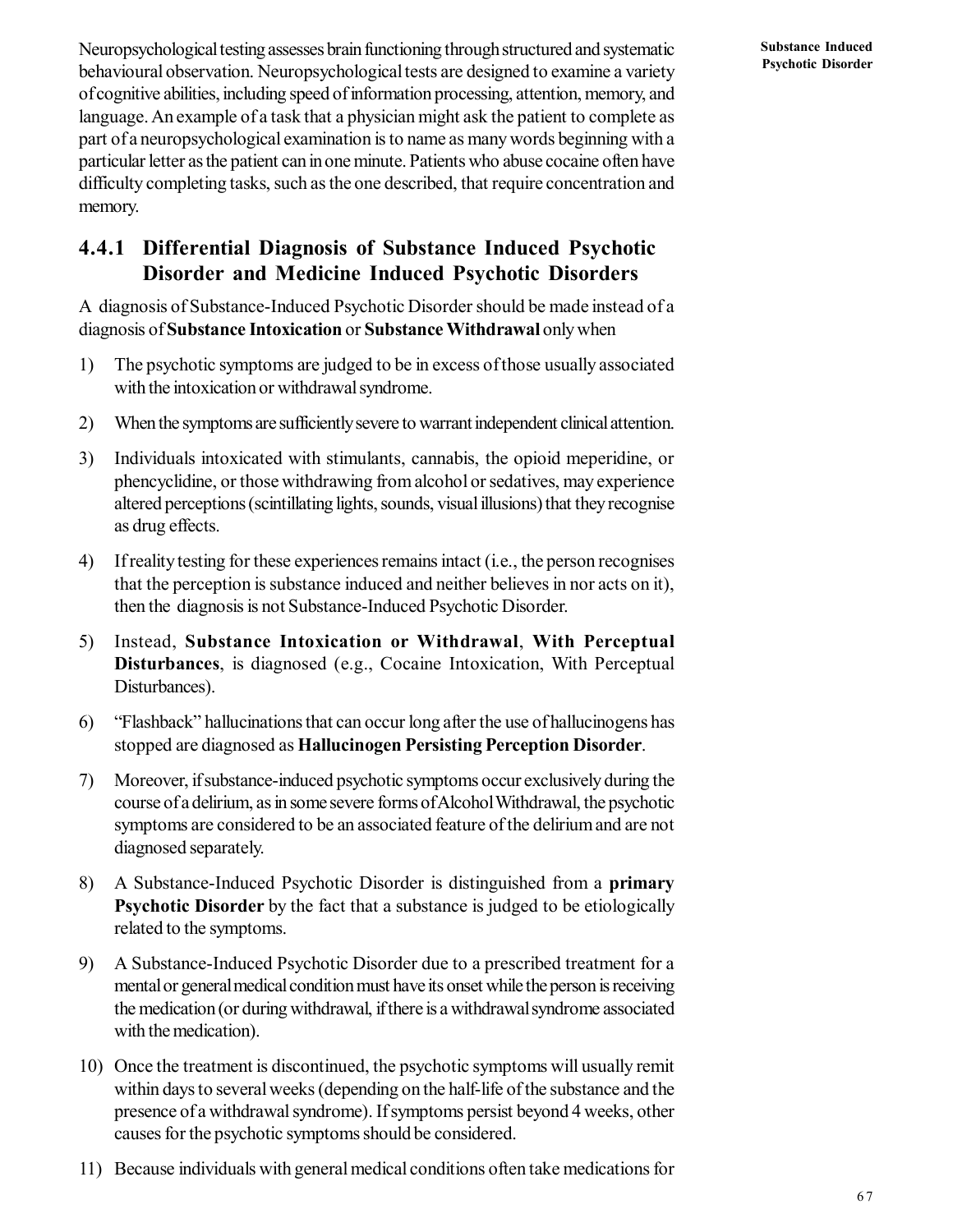those conditions, the clinician must consider the possibility that the psychotic symptoms are caused by the physiological consequences of the general medical condition rather than the medication, in which case Psychotic Disorder Due to a General Medical Condition is diagnosed.

- 12) The history often provides the primary basis for such a judgment. At times, a change in the treatment for the general medical condition (e.g., medication substitution or discontinuation) may be needed to determine empirically for that person whether the medication is the causative agent.
- 13) If the clinician has ascertained that the disturbance is due to both a general medical condition and substance use, both diagnoses (i.e., Psychotic Disorder Due to a General Medical Condition and Substance-Induced Psychotic Disorder may be given.
- 14) When there is insufficient evidence to determine whether the psychotic symptoms are due to a substance (including a medication) or to a general medical condition or are primary (i.e., not due to either a substance or a general medical condition), Psychotic Disorder Not Otherwise Specified would be indicated.

*Specify* if:

*With Onset During Intoxication:* if criteria are met for Intoxication with the substance and the symptoms develop during the intoxication syndrome

*With Onset During Withdrawal:* if criteria are met for Withdrawal from the substance and the symptoms develop during, or shortly after, a withdrawal syndrome

| <b>Self Assessment Questions</b> |                                                                         |  |
|----------------------------------|-------------------------------------------------------------------------|--|
|                                  | 1) What are the subtypes and specifiers? Discuss.                       |  |
|                                  |                                                                         |  |
|                                  |                                                                         |  |
|                                  |                                                                         |  |
|                                  |                                                                         |  |
|                                  |                                                                         |  |
| 2)                               | What are the methods used in diagnosing the substance induced psychotic |  |
|                                  | disorders?                                                              |  |
|                                  |                                                                         |  |
|                                  |                                                                         |  |
|                                  |                                                                         |  |
|                                  |                                                                         |  |
|                                  |                                                                         |  |
| 3)                               | Differentiate between substance induced and medicine induced psychotic  |  |
|                                  | disorders.                                                              |  |
|                                  |                                                                         |  |
|                                  |                                                                         |  |
|                                  |                                                                         |  |
|                                  |                                                                         |  |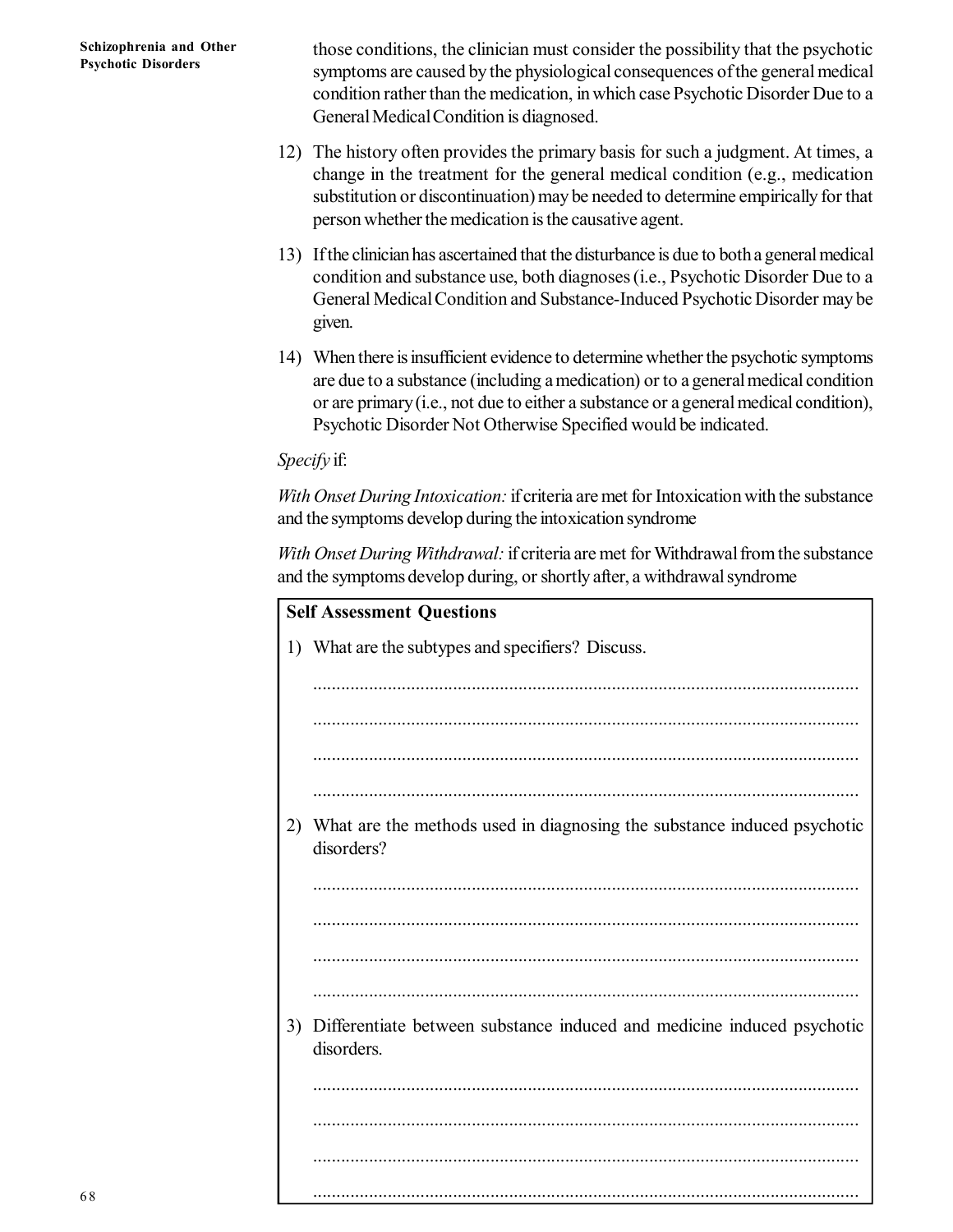## **4.5 TREATMENTS**

Treatment is determined by the underlying cause and severity of psychotic symptoms. However, treatment of a substance-induced psychotic disorder is often similar to treatment for a primary psychotic disorder such as schizophrenia. Appropriate treatments may include psychiatric hospitalisation and antipsychotic medication.

Treatment is determined by the underlying cause and severity of psychotic symptoms. However, treatment of a substance-induced psychotic disorder is often similar to treatment for a primary psychotic disorder such as schizophrenia. Appropriate treatments may include psychiatric hospitalisation and antipsychotic medication.

#### **4.5.1 Hospitalisation**

Hospitalisation or inpatient care is the most restrictive form of treatment for a psychiatric disorder, addictive disorder, or for someone with more than one diagnosis . Whether it is voluntary or involuntary, the patient relinquishes the freedom to move about and, once admitted, becomes subject to the rules and schedule of a treatment environment.

Patients who are likely to require hospitalisation include especially if the patient is delirious, suicidal, homicidal, or gravely disabled. As inpatients, they may require the administration of medications (e.g, haloperidol, risperidone, carbamazepine) to relieve any psychosis related to the chemicals inhaled.

Hospitalisation is necessary in cases where an individual is in imminent danger of harming himself or others or has made a suicide attempt. Crisis stabilization, behaviour modification , supervised substance abuse detoxification , and medication management are compelling reasons to consider hospitalisation. Ideally, hospitalisation is at one end of a comprehensive continuum of services for people needing treatment for behavioural problems. It is generally viewed as a last resort after other less restrictive forms of treatment have failed.

Treatment may vary depending on the drug involved. Hallucinogen and phencyclidine psychosis may not respond well to antipsychotics. A supportive approach is preferred, with reassuring, structured, and protective surroundings. Agitation may be best treated with short-acting benzodiazepines.

#### **4.5.2 Medical Care**

The medical care of patients with inhalant-related psychiatric disorders encompasses many areas.

A team of medical professionals must work in unison to ensure that every aspect of the treatment plan is fulfilled.

### **4.5.3 Counselling**

The goals of substance abuse counseling are:

- 1) Achieving and maintaining abstinence from alcohol or other drugs of abuse or, for patients unable or unwilling to work toward total abstinence, reducing the amount and frequency of use and concomitant biopsychosocial sequelae associated with drug use disorders.
- 2) Stabilizing acute psychiatric symptoms.
- 3) Resolving or reducing problems and improving physical, emotional, social, family, interpersonal, occupational, academic, spiritual, financial, and legal functioning.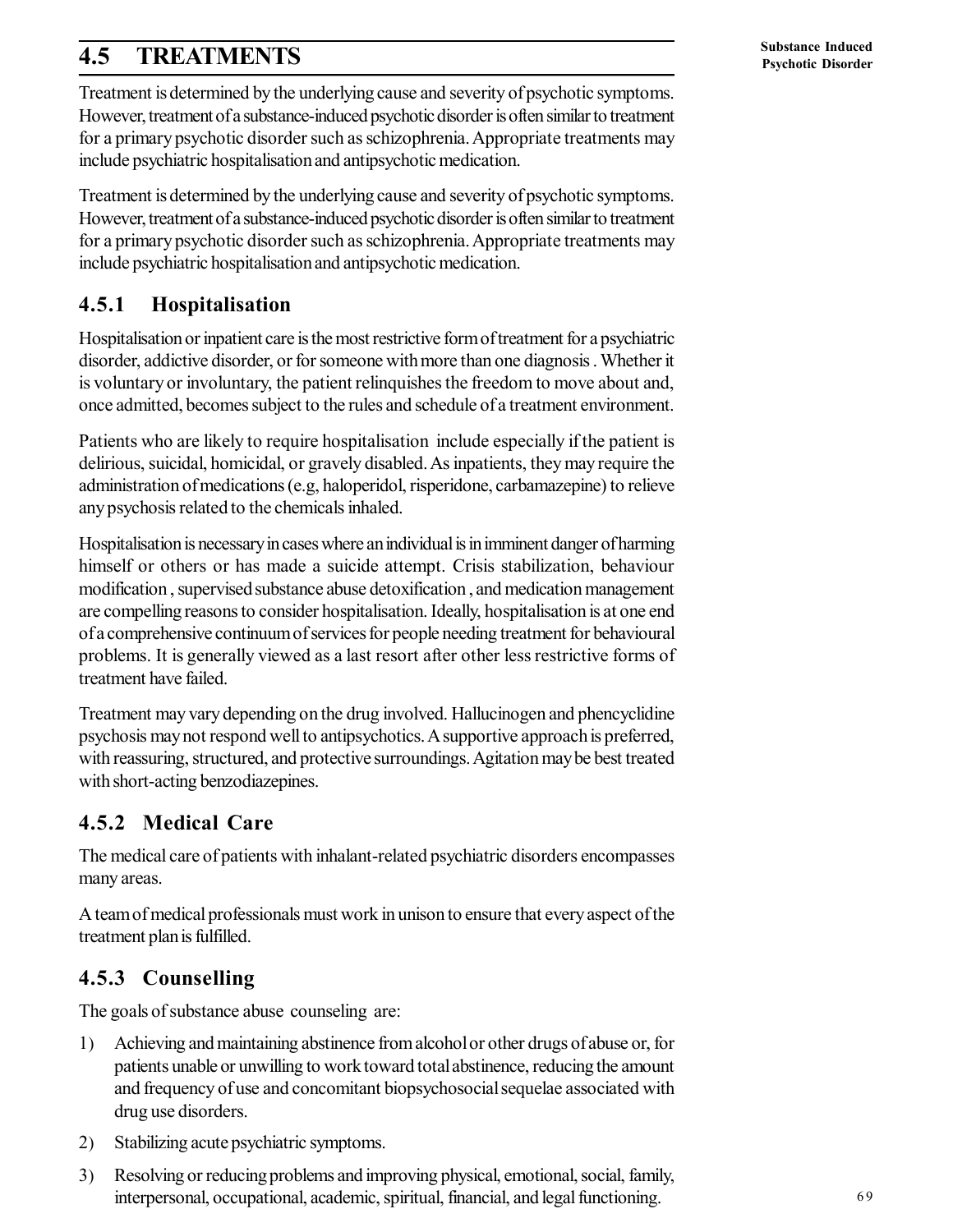- 4) Working toward positive lifestyle change.
- 5) Early intervention in the process of relapse to either the addiction or the psychiatric disorder.

Counseling (supportive therapy) should be initiated, along with patient education to explain the dangers of huffing. Evaluate patients for psychiatric comorbidity.

Interventions include the following:

- 1) Motivating patients to seek detoxification or inpatient treatment if symptoms warrant, and sometimes facilitating an involuntary commitment for psychiatric care.
- 2) Educating patients about psychiatric illness, addictive illness, treatment, and the recovery process.
- 3) Supporting patients' efforts at recovery and providing a sense of hope regarding positive change.
- 4) Referring patients for other needed services (case management, medical, social, vocational, economic needs).
- 5) Helping patients increase self awareness so that information regarding dual disorders can be personalised.
- 6) Helping patients identify problems and areas of change.
- 7) Helping patients develop and improve problem solving ability and develop recovery coping skills.
- 8) Facilitating pharmacotherapy evaluation and compliance. (This requires close collaboration with the team psychiatrist.)

Change in the addicitive behaviour may occur as a result of the patient counselor relationship and the team relationship (i.e., counselor, psychiatrist, psychologist, nurse, or other professionals such as case manager or family therapist). A positive therapeutic alliance is seen as critical in helping patients become involved and stay involved in the recovery process. Community support systems, professional treatment groups, and self-help programs also serve as possible agents of positive change. For the more chronically and persistently mentally ill patients, a case manager may also function as an important agent in the change process.

Although patients have to work on a number of intrapersonal and interpersonal issues as part of long term recovery, medications can facilitate this process by attenuating acute symptoms, improving mood, or improving cognitive abilities or impulse control. Thus, medications may eliminate or reduce symptoms as well as help patients become more able to address problems during counseling sessions. A severely depressed patient may be unable to focus on learning cognitive or behavioural interventions until he or she experiences a certain degree of remission from symptoms of depression. A floridly psychotic patient will not be able to focus on abstinence from drugs until the psychotic symptoms are under control.

No controlled studies have been performed to guide the treatment of patients who abuse inhalants and who have inhalant dependence. Additionally, no specific medications indicated by the pharmaceutical industry are available for detoxification from inhalants.

Programs are available that specifically treat inhalant abuse; however, they are rare and difficult to find. Therefore, treatment planning most often is tailored much like that of the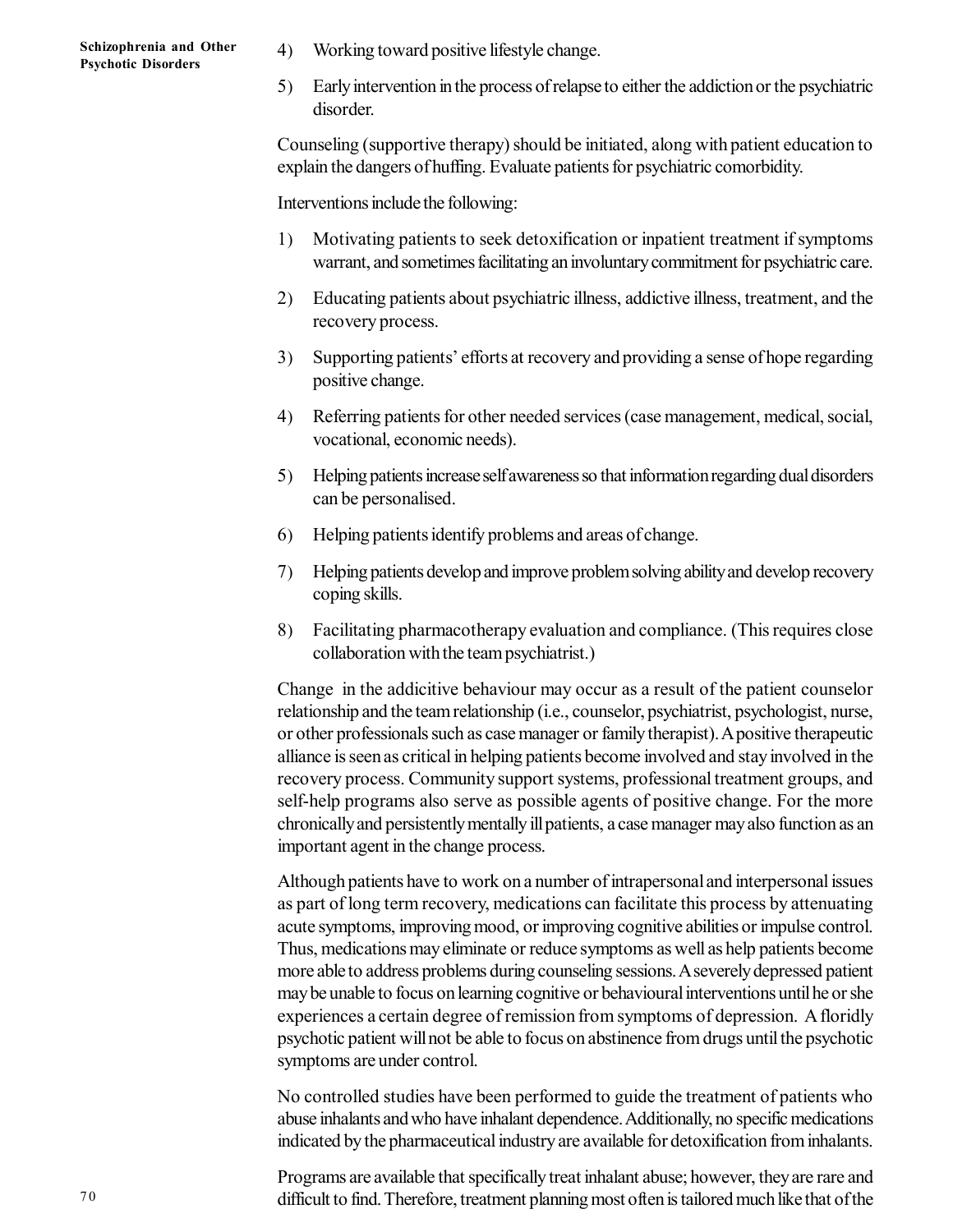**Substance Induced Psychotic Disorder**

Patients who are addicted to inhalants experience withdrawal symptoms similar to those of any other patient addicted to drugs, including tremors, chills, sweats, cramps, nausea, and hallucinations.

Next, a peer system is established.

Once these 2 tasks are accomplished, assess the patient for physical, cognitive, and neurologic problems. If any problems are noted in these areas, they must be treated immediately. Identify any strengths the patient has and build on these strengths to increase them and to create new additional strengths for the patient. Address any other problems they may have. The goals are to return the patient to the community with a drug-free peer network and to continue or enhance self-support.

Treat any conduct problems noted.

Once the patient is detoxified, evaluate for other psychiatric illnesses using the *DSM-IV-TR*.

The patient should participate in group therapy sessions, 12-step programs/chemical dependency groups, rational-emotive therapy, cognitive behaviour therapy, and family therapy.

Discuss safe sex with the patient, including partner precautions and birth control. In addition, the family should receive education about the disorder, secure substances that could be huffed, and become familiar with local mental health laws regarding commitment policies.

No medications should be used unless a treatable *DSM-IV-TR* diagnosis has been identified.

If the patient has depression independent of the inhalant abuse, treat with the antidepressant of choice.

If the patient abuses alcohol in addition to inhalants, disulfiram (Antabuse) or naltrexone can be used in appropriate settings.

If the patient meets *DSM-IV-TR* criteria for attention-deficit/hyperactivity disorder, a psychostimulant such as pemoline (Cylert) can be used for treatment. The United States Food and Drug Administration (FDA) concluded that the overall risk of liver toxicity from pemoline outweighs the benefits. In May 2005, Abbott chose to stop sales and marketing of their brand of pemoline (Cylert) in the United States. In October 2005, all companies that produced generic versions of pemoline also agreed to stop sales and marketing of pemoline.

If the patient is psychotic as a result of the inhalant abuse (inhalant-induced psychosis), the physician may use an appropriate antipsychotic such as haloperidol (Haldol) or risperidone (Risperdal), with or without a benzodiazepine. This is the physician's choice.

If the patient has an inhalant-induced mood disorder, detoxification is recommended, without the use of any medications unless the depression persists for longer than 2-4 weeks after withdrawal.

### **4.5.4 Detoxification**

Detoxification is also recommended for patients who are experiencing inhalant-induced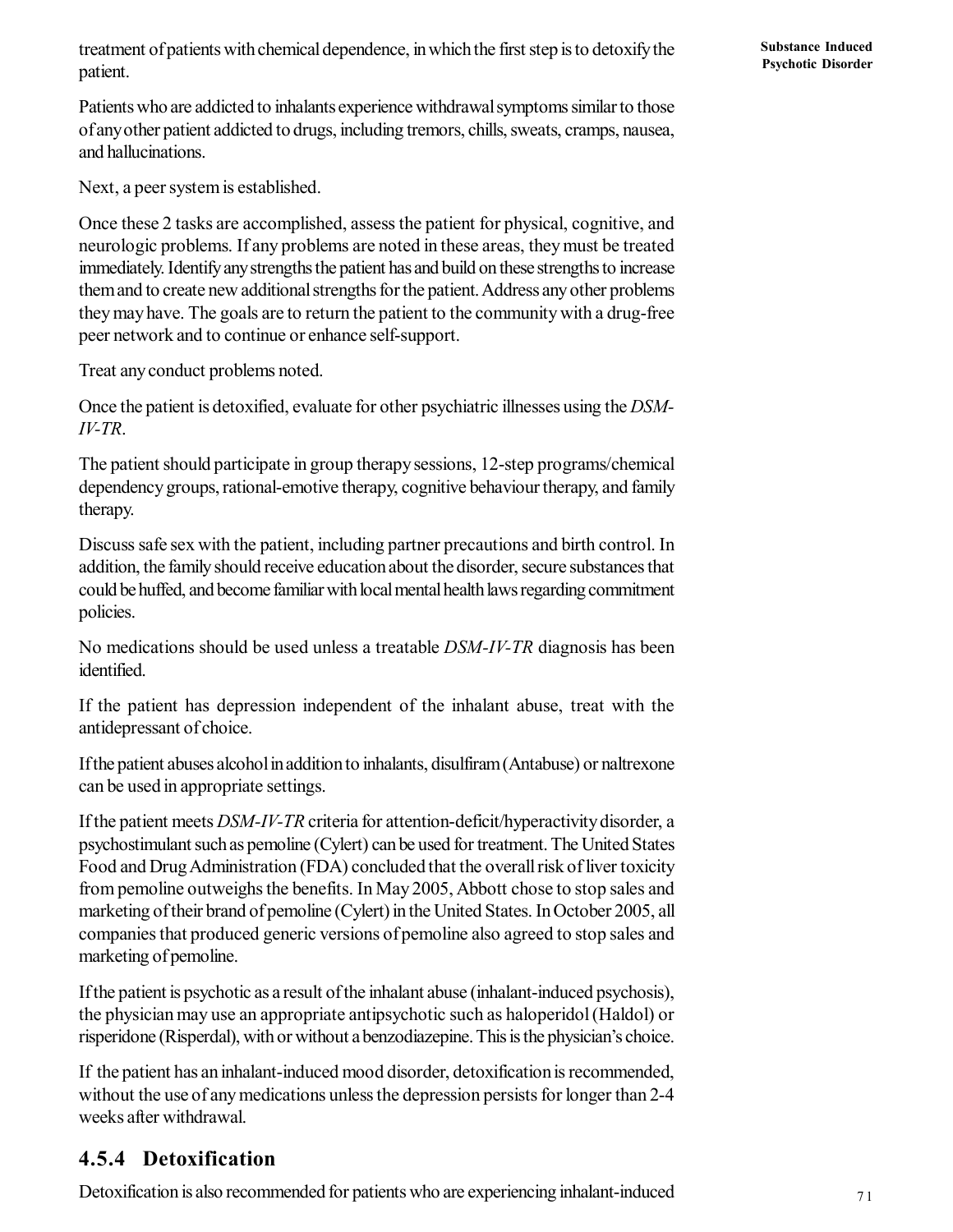**Schizophrenia and Other Psychotic Disorders**

anxiety; however, the use of sedatives or antianxiety medications is contraindicated because inhalant intoxication can worsen if the patient uses again.

If the patient cannot maintain sobriety, the physician should consider residential treatment options, which can last anywhere from 3-12 months.

Most persons who abuse inhalants receive most of their medical care in local emergency departments after they have either passed out or become psychotic from chemical inhalation. In the emergency department, they receive supportive care, social interventions, and appropriate medical care.

#### **4.5.5 Surgical Care**

Patients may need liver or kidney transplantation.

Consultations

Chemical dependence counselor

Attorney, if legal problems develop

Social worker

Family therapist

Peer-group therapist

Dietitian (possibly)

Diet

Consultation with a dietitian may be helpful if patients have poor nutrition (eg, liver problems, low protein).

If no additional medical problems are present, patients can eat a regular diet.

**Activity** 

Maintain sobriety.

Patients who are not a danger to themselves or others, are not gravely disabled, and are medically stable can maintain routine activities.

#### **4.5.6 Medications**

If psychosis or delirium is present, use an antipsychotic such as risperidone or haloperidol and/or an anticonvulsant such as carbamazepine. Avoid benzodiazepines because they may worsen respiratory depression.

#### *Antipsychotics*

Reduce psychosis and aggressive behaviour. All antipsychotics may be equally efficacious, but their adverse effect profiles are different. The atypical antipsychotics such as risperidone, olanzapine, quetiapine, and ziprasidone have an advantage in the adverse effect profile, especially with their lower risk to cause adverse extrapyramidal effects and tardive dyskinesia.

#### **4.5.7 Prognosis**

Psychotic symptoms induced by substance intoxication usually subside once the substance is eliminated. Symptoms persist depending on the half-life of the substances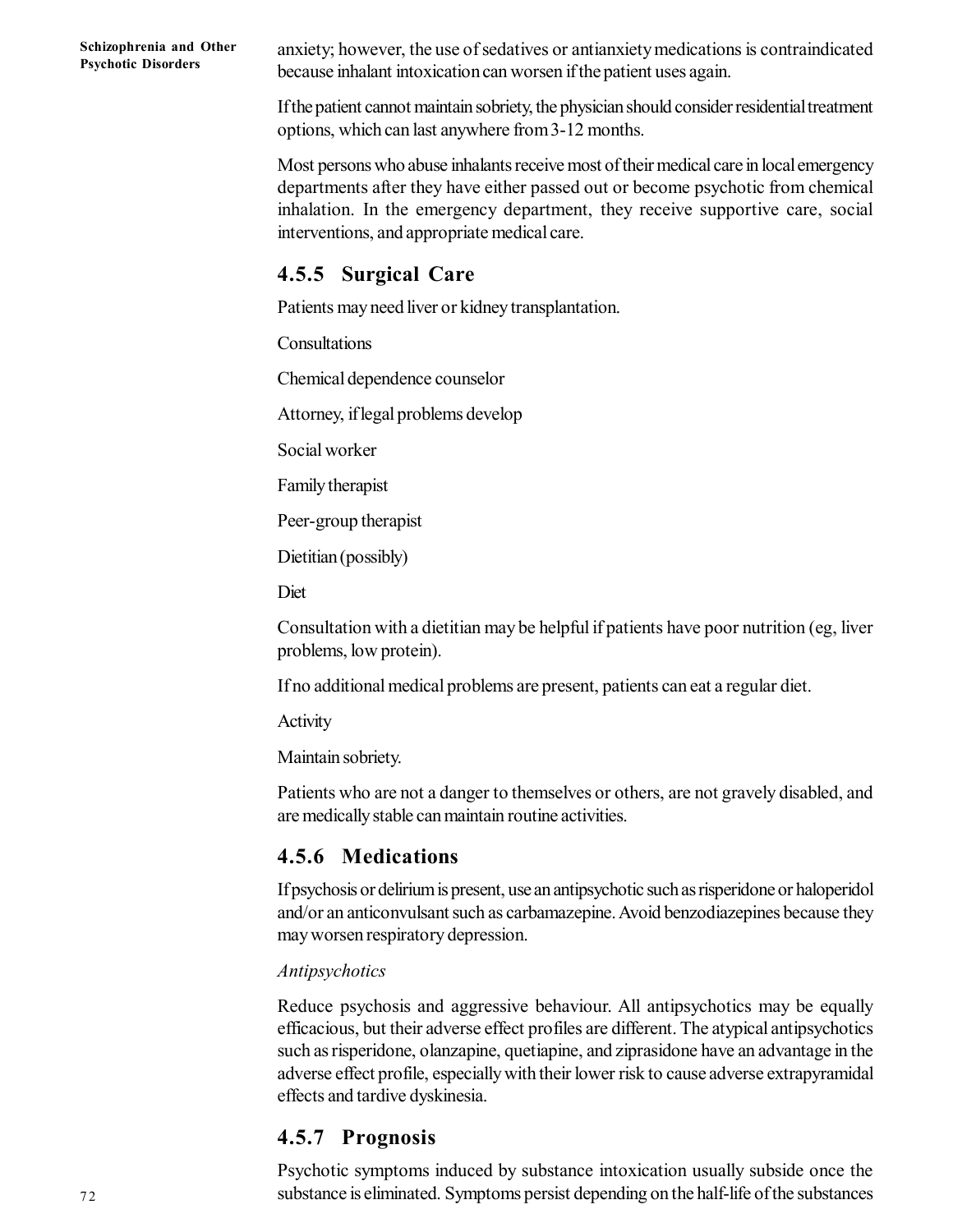(i.e., how long it takes the before the substance is no longer present in an individual's system). Symptoms, therefore, can persist for hours, days, or weeks after a substance is last used.

## **4.5.8 Prevention**

There is very little documented regarding prevention of substance-induced psychotic disorder. However, abstaining from drugs and alcohol or using these substances only in moderation would clearly reduce the risk of developing this disorder. In addition, taking medication under the supervision of an appropriately trained physician should reduce the likelihood of a medication induced psychotic disorder. Finally, reducing one's exposure to toxins would reduce the risk of toxin-induced psychotic disorder.

### **Self Assessment Questions**

1) Discuss the various treatment approaches to substance induced psychotic disorder. ..................................................................................................................... ..................................................................................................................... ..................................................................................................................... ..................................................................................................................... 2) Discuss hospitalisation and medical care as important methods of treatment of this disorder. ..................................................................................................................... ..................................................................................................................... ..................................................................................................................... ..................................................................................................................... 3) What is the prognosis of this disorder? ..................................................................................................................... ..................................................................................................................... ..................................................................................................................... 4) How do we prevent this substance induced psychotic disorder from manifesting? ..................................................................................................................... ..................................................................................................................... ..................................................................................................................... .....................................................................................................................

# **4.6 LET US SUM UP**

Substance-Induced Psychotic Disorders may at times not resolve promptly when the offending agent is removed. Agents such as amphetamines, phencyclidine, and cocaine have been reported to evoke temporary psychotic states that can sometimes persist for weeks or longer despite removal of the agent and treatment with neuroleptic medication.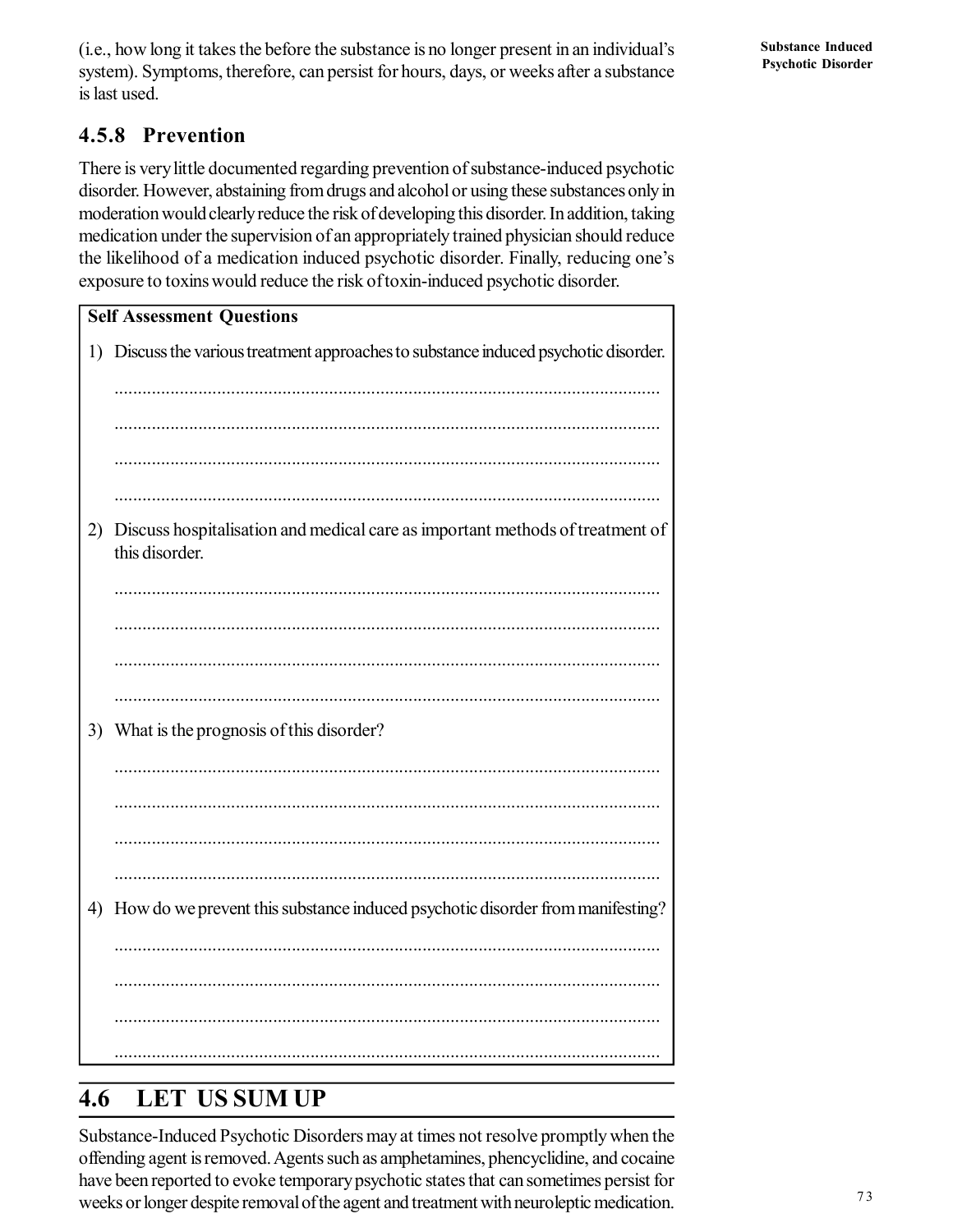**Schizophrenia and Other Psychotic Disorders**

These may be initially difficult to distinguish from non-substance-induced Psychotic Disorders.

The essential features of Substance-Induced Psychotic Disorder are prominent hallucinations or delusions that are judged to be due to the direct physiological effects of a substance (i.e., a drug of abuse, a medication, or toxin exposure. Hallucinations that the individual realises are substance induced are not included here and instead would be diagnosed as Substance Intoxication or Substance Withdrawal with the accompanying specifier.

With Perceptual Disturbances. The disturbance must not be better accounted for by a Psychotic Disorder that is not substance induced The diagnosis is not made if the psychotic symptoms occur only during the course of a delirium. This diagnosis should be made instead of a diagnosis of Substance Intoxication or Substance Withdrawal only when the psychotic symptoms are in excess of those usually associated with the intoxication or withdrawal syndrome and when the symptoms are sufficiently severe to warrant independent clinical attention.

A Substance-Induced Psychotic Disorder is distinguished from a primary Psychotic Disorder by considering the onset, course, and other factors. For drugs of abuse, there must be evidence from the history, physical examination, or laboratory findings of Dependence, Abuse, intoxication, or withdrawal.

Substance Induced Psychotic Disorders arise only in association with intoxication or withdrawal states but can persist for weeks, whereas primary Psychotic Disorders may precede the onset of substance use or may occur during times of sustained abstinence. Once initiated, the psychotic symptoms may continue as long as the substance use continues.

Another consideration is the presence of features that are atypical of a primary Psychotic Disorder (e.g., atypical age at onset or course). For example, the appearance of delusions de novo in a person over age 35 years without a known history of a primary Psychotic Disorder should alert the clinician to the possibility of a Substance-Induced Psychotic Disorder. Even a prior history of a primary Psychotic Disorder does not rule out the possibility of a Substance-Induced Psychotic Disorder.

It has been suggested that 9 out of 10 nonauditory hallucinations are the product of a Substance-Induced Psychotic Disorder or a Psychotic Disorder Due to a General Medical Condition. In contrast, factors that suggest that the psychotic symptoms are better accounted for by a primary Psychotic Disorder include persistence of psychotic symptoms for a substantial period of time (i.e., a month or more) after the end of Substance Intoxication or acute Substance Withdrawal; the development of symptoms that are substantially in excess of what would be expected given the type or amount of the substance used or the duration of use; or a history of prior recurrent primary Psychotic Disorders.

Other causes of psychotic symptoms must be considered even in a person with Intoxication or Withdrawal, because substance use problems are not uncommon among persons with (presumably)non-substance induced Psychotic Disorders. Psychotic symptoms induced by substance intoxication usually subside once the substance is eliminated. Symptoms persist depending on the half-life of the substances (i.e., how long it takes the before the substance is no longer present in an individual's system). Symptoms, therefore, can persist for hours, days, or weeks after a substance is last used. There is very little documented regarding prevention of substance-induced psychotic disorder. However, abstaining from drugs and alcohol or using these substances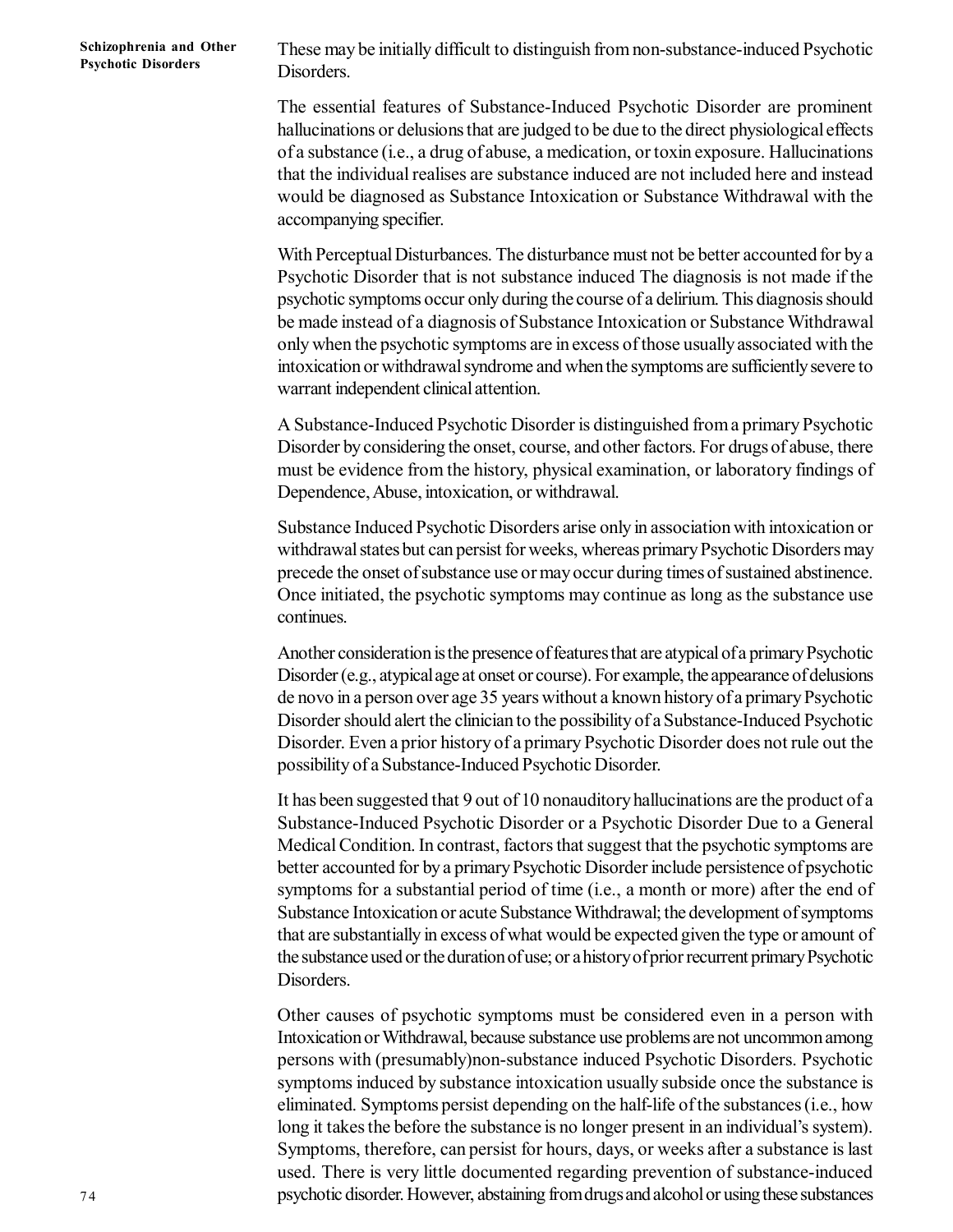7 5

only in moderation would clearly reduce the risk of developing this disorder. In addition, taking medication under the supervision of an appropriately trained physician should reduce the likelihood of a medicationinduced psychotic disorder. Finally, reducing one's exposure to toxins would reduce the risk of toxin-induced psychotic disorder.

## **4.7 UNIT END QUESTIONS**

- 1) Define and describe substance induced psychotic disorders.
- 2) Discuss how substance induced disorder can be caused?
- 3) Define subtypes of substance induced psychotic disorder?
- 4) What are the causes of these disorders?
- 5) Discuss critically the various treatments available for this disorder.

## **4.8 SUGGESTED READINGS**

American Psychiatric Association. *Diagnostic and Statistical Manual of Mental Disorders.* 4th edition, text revised. Washington, DC: American Psychiatric Association, 2000.

Kaplan, Harold I., M.D., and Benjamin J. Sadock, M.D. *Kaplan and Sadock's Synopsis of Psychiatry: Behavioral Sciences, Clinical Psychiatry.* 8th edition. Baltimore: Williams and Wilkins, 2002.

#### **References**

American Psychiatric Association. *Diagnostic and Statistical Manual of Mental Disorders, Fourth Edition, Text Revision (DSM-IV-TR)*. 4<sup>th</sup> ed. Washington, DC: APA Press; 2000:257-64.

Balster RL. Neural basis of inhalant abuse. *Drug Alcohol Depend*. Jun-Jul 1998;51(1- 2):207-14.

Azar S, Ramjiani A, Van Gerpen JA (April 2005). "Ciprofloxacin-induced chorea". *Mov. Disord.* **20** (4): 513–4; author reply 514..

Bergman, K. R.; C. Pearson, G. W. Waltz, and R. Evans III month=December (1980). "Atropine-induced psychosis. An unusual complication of therapy with inhaled atropine sulfate". *Chest* **78** (6): 891–893.

Brady, K. T.; R. B. Lydiard, R. Malcolm, and J. C. Ballenger (December 1991). "Cocaine-induced psychosis". *Journal of Clinical Psychiatry* **52** (12): 509–512. 117–9.

Cargiulo T (March 2007). "Understanding the health impact of alcohol dependence". *Am J Health Syst Pharm* **64** (5 Suppl 3): S5–11.

Cerimele JM, Stern AP, Jutras-Aswad D (March 2010). "Psychosis following excessive ingestion of energy drinks in a patient with schizophrenia". *The American Journal of Psychiatry* **167** (3): 353.

Cheong R, Wilson RK, Cortese IC, Newman-Toker DE. Mothball withdrawal encephalopathy: case report and review of paradichlorobenzene neurotoxicity. *Subst Abus*. Dec 2006;27(4):63-7.